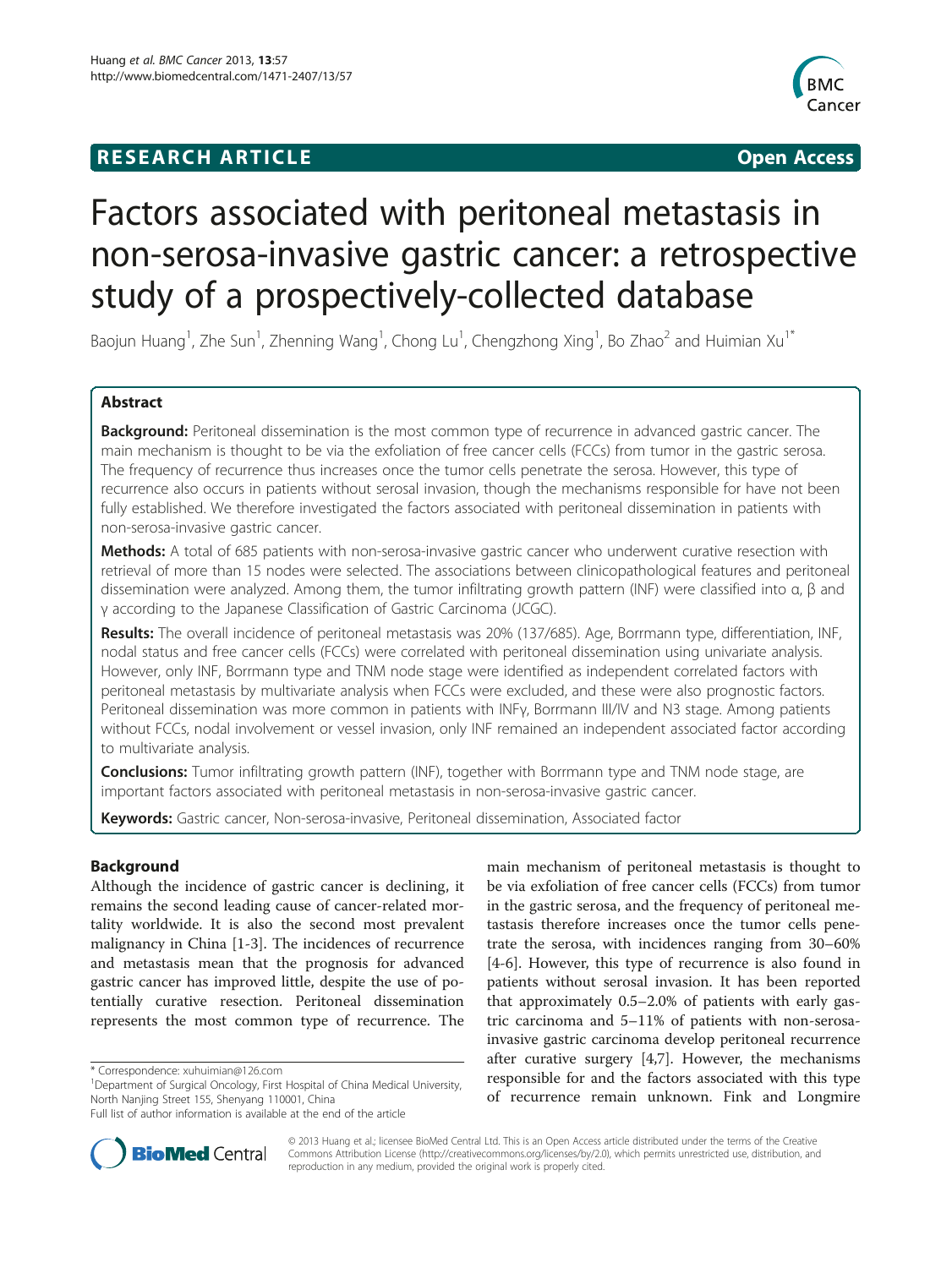<span id="page-1-0"></span>considered that lymph node dissection opened lymphatic channels and spread viable cancer cells into the intraperitoneal cavity [[8\]](#page-6-0). Kodera et al. thought that cancer cells could infiltrate through the capsule of metastatic lymph nodes to cause metastasis in the peritoneal mesothelium [[9\]](#page-6-0). Tanaka et al. considered that tumor cell obstruction of the lymph vessels could result in the establishment of peritoneal metastasis [\[10\]](#page-6-0). All these studies focused on the roles of metastatic lymph nodes in peritoneal dissemination; however, some patients without FCCs, or nodal or vessel involvement still develop peritoneal metastasis. This suggests that some factors other than FCCs and lymph node status may be associated with peritoneal dissemination, though no clear and definite results have yet been reported.

The depth of muscularis propria (MP) invasion is subclassified into superficial MP (sMP) and deep MP (dMP). Patients with dMP invasion have been reported to have similar prognoses to those with subserosal (SS) invasion, while patients with sMP invasion have a better prognosis, similar to early gastric cancer [[11\]](#page-6-0). In the present study, we therefore examined the association between peritoneal dissemination and clinicopathological features in a total of 685 patients with either dMP or SS invasion, to establish the factors associated with peritoneal dissemination.

## Methods

## Patients

This study was a retrospective analysis of a gastriccancer database collected prospectively from February 1980 to November 2006, at the Department of Surgical Oncology, First Affiliated Hospital, China Medical University. A total of 692 patients with dMP or SS invasion were included, all of whom underwent potentially curative surgery (R0) with the retrieval of more than 15 lymph nodes. At the end of the follow-up period in December 2008, two patients had died during the postoperative period and five patients had been lost to follow-up, giving a follow-up rate of 99%. A total of 685 patients with non-serosa-invasive gastric cancer were therefore enrolled in this study and gave their informed consent. The median follow-up period was 30 months (range 3–297 months).

The follow-up program was performed every 3 months for the first 2 postoperative years, and every 6 months thereafter. The diagnosis of peritoneal recurrence was made on the basis of clinical symptoms, digital examination, or physical, ultrasonographic and radiological findings of bowel obstruction, peritoneal nodules or ascites. All recurrences were confirmed by radiography or histopathology, or both. A total of 137 patients (20%) were diagnosed with peritoneal metastasis during the follow-up period.

## Clinicopathological factors

The histopathological features were determined by hematoxylin and eosin staining of paraffin sections. Intraoperative cytological examination was performed as follows. Briefly, immediately after the abdominal cavity was opened, 100 ml of physiological saline was introduced into the Douglas cavity, aspirated after gentle stirring, and centrifuged at 2000 rpm for 10 min to collect intact cells. Using the Thin Prep procedure, two slide preparations were made. The first was stained with a modified hematoxylin and eosin preparation and the second using the Papanicolaou method. Each slide was classified as inadequate, negative, or positive. Slide preparations were considered inadequate if there was insufficient cellular material for a diagnosis, and if blood coloration was so heavy that it prevented cellular examination. Sections were reviewed in

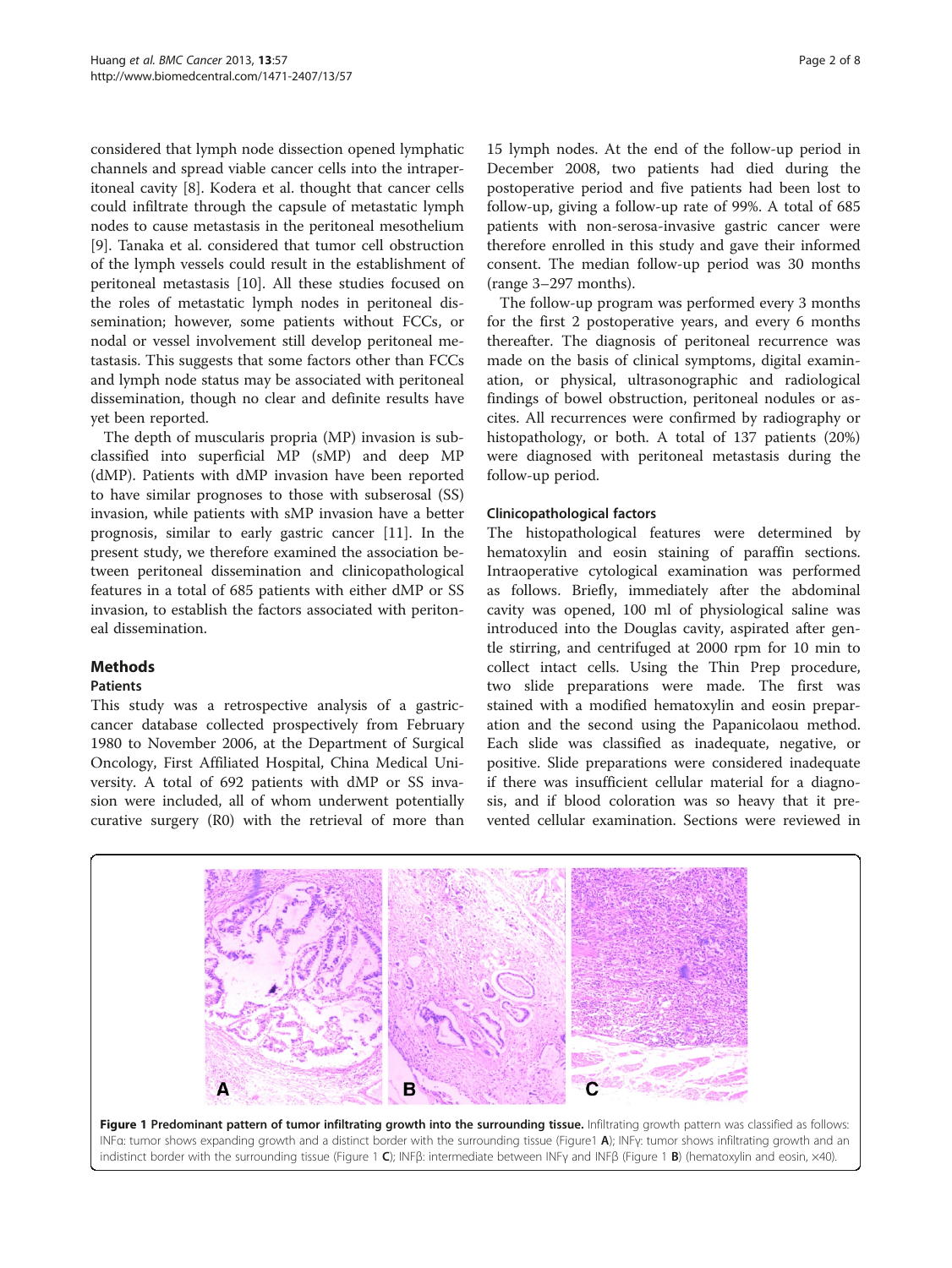<span id="page-2-0"></span>a double-blind fashion by two highly qualified pathologists to confirm the diagnosis. In the event of a disagreement, the opinion of a third expert was sought who was blinded to both diagnoses. During the study period, 115 samples were eligible for analysis, and a total of 16 patients were confirmed positive for peritoneal FCCs. The cancer cells predominant patterns of infiltrating growth into the surrounding tissue (INF) were classified according to the Japanese Classification of Gastric Carcinoma (JCGC) [[12\]](#page-6-0) as follows: INFα: tumor shows expanding growth and a distinct border with the surrounding tissue; INFγ: tumor shows infiltrating growth and an indistinct border with the surrounding tissue; INFβ: intermediate between INFα and INFγ. This classification has been applied in our institute since 1980. Figure [1](#page-1-0) shows the detailed pathological characteristics of the three types of INF.

Among the 685 patients, 123 were diagnosed with pathologically-proven dMP invasion and 562 with SS invasion. INFα/β was found in 359 patients (52%), and INFγ in 326 patients (48%). Regarding macroscopic type, Borrmann type I/II was found in 108 patients (16%), and Borrmann type III/IV in 577 patients (84%). The detailed clinicopathological information is listed in Table 1. The study protocol was approved by the Ethics Committee of China Medical University.

#### Statistical analysis

Data were analyzed using SPSS statistical software (SPSS, Chicago, IL). Univariate analysis was carried out using the  $\chi^2$  test to determine the significance of differences between categorical variables and unpaired t-tests for continuous variables. Multivariate analysis was performed using binary logistic regression with the backward conditional method. Survival analysis was carried out using the Kaplan-Meier estimation and log-rank test. Prognostic factors were assessed using the Cox proportional hazards model. For all analyses, values of  $P < 0.05$ were considered significant.

#### Results

## Univariate and multivariate analyses of peritoneal metastasis

The incidence of peritoneal metastasis was 14% (17/123) in dMP-invasive and 21% (120/562) in SS-invasive cancers. Among all the patients, age, Borrmann type, differentiation, INF and nodal status (TNM or JCGC node stage) were correlated with peritoneal dissemination according to univariate analysis (Table 1). However, only INF, Borrmann type and TNM node stage were independent associated factors according to multivariate analysis, when FCCs were omitted. The incidence of peritoneal dissemination was much higher in patients with INFγ, Borrmann III/IV, and N3 stage based on UICC/TNM classification. The odd

| Page 3 of 8 |  |  |  |
|-------------|--|--|--|
|-------------|--|--|--|

|              |  | Table 1 Univariate analysis of peritoneal dissemination in |  |
|--------------|--|------------------------------------------------------------|--|
| all patients |  |                                                            |  |

| <b>Factors</b>       |                    | Negative<br>$(\% )$ | Positive<br>$(\%)$ | $x^2$   | P value |
|----------------------|--------------------|---------------------|--------------------|---------|---------|
| Sex                  | male               | 394 (82)            | 88 (18)            | 3.01    | 0.08    |
|                      | female             | 154 (76)            | 49 (24)            |         |         |
| Site                 | lower              | 359 (80)            | 91 (20)            | 0.95    | 0.81    |
|                      | middle             | 74 (83)             | 15 (17)            |         |         |
|                      | upper              | 92 (78)             | 22 (26)            |         |         |
|                      | entire             | 23 (82)             | 5(18)              |         |         |
| Age (year)           | mean (SD)          | 58.4 (10.3)         | 56.7 (12.2)        | $2.88*$ | 0.09    |
| Size (cm)            | mean (SD)          | 5.4(2.4)            | 5.7 (2.5)          | $1.64*$ | 0.20    |
| Infiltrating pattern | INF $\alpha/\beta$ | 317 (88)            | 42 (12)            | 32.49   | < 0.01  |
|                      | INF <sub>Y</sub>   | 231 (71)            | 95 (29)            |         |         |
| Differentiation      | well/moderate      | 175 (86)            | 29 (14)            | 6.08    | 0.01    |
|                      | poor               | 373 (78)            | 108 (22)           |         |         |
| Borrmann type        | I/II               | 97 (90)             | 11(10)             | 7.72    | < 0.01  |
|                      | III/IV             | 451 (78)            | 126 (22)           |         |         |
| Lauren type          | intestinal         | 172 (85)            | 30(15)             | 4.88    | 0.09    |
|                      | mixed              | 17(81)              | 4 (19)             |         |         |
|                      | diffuse            | 359 (78)            | 103 (22)           |         |         |
| Depth of invasion    | dMP                | 106 (86)            | 17 (14)            | 3.58    | 0.06    |
|                      | SS                 | 442 (79)            | 120 (21)           |         |         |
| Lymphatic/venous     |                    | 444 (80)            | 109 (20)           | 0.15    | 0.69    |
| invasion             | $\ddot{}$          | 104 (79)            | 28 (21)            |         |         |
| TNM stage            | NO(0)              | 170 (86)            | 27(14)             | 23.21   | < 0.01  |
|                      | $N1(1-2)$          | 114 (81)            | 27 (19)            |         |         |
|                      | $N2(3-6)$          | 128 (85)            | 23 (15)            |         |         |
|                      | N3a (7–15)         | 101 (72)            | 39 (28)            |         |         |
|                      | N3b (>15)          | 35(63)              | 21 (37)            |         |         |
| JCGC stage           | N0                 | 170 (86)            | 27 (14)            | 15.57   | < 0.01  |
|                      | N1                 | 173 (83)            | 36 (17)            |         |         |
|                      | N2                 | 184 (75)            | 62 (25)            |         |         |
|                      | $>$ N3             | 21 (64)             | 12 (36)            |         |         |
| $FCCs$ <sup>#</sup>  | negative           | 84 (85)             | 15 (15)            | 27.46   | < 0.01  |
|                      | positive           | 4(25)               | 12 (75)            |         |         |

\* Unpaired t-test; # analysis only included 115 patients with intraoperative cytological examination.

ratios (ORs) of peritoneal metastasis was 2.92 (95% confidence interval [CI]: 1.94–4.40;  $P < 0.001$ ) for patients with INFγ, and 2.06 (95% CI: 1.05–4.04; P = 0.035) for patients with Borrmann III/IV, and 2.07 (95% CI: 1.18–3.63;  $P = 0.012$ ) for patients with N3a, and 3.44  $(95\% \text{ CI: } 1.71 - 6.92; P = 0.001)$  for patients with N3b, compared with their counterparts, respectively (Table [2\)](#page-3-0).

In this database, only 115 patients underwent intraoperative cytological examinations in recent years, and were analyzed further. Among these patients, FCCs in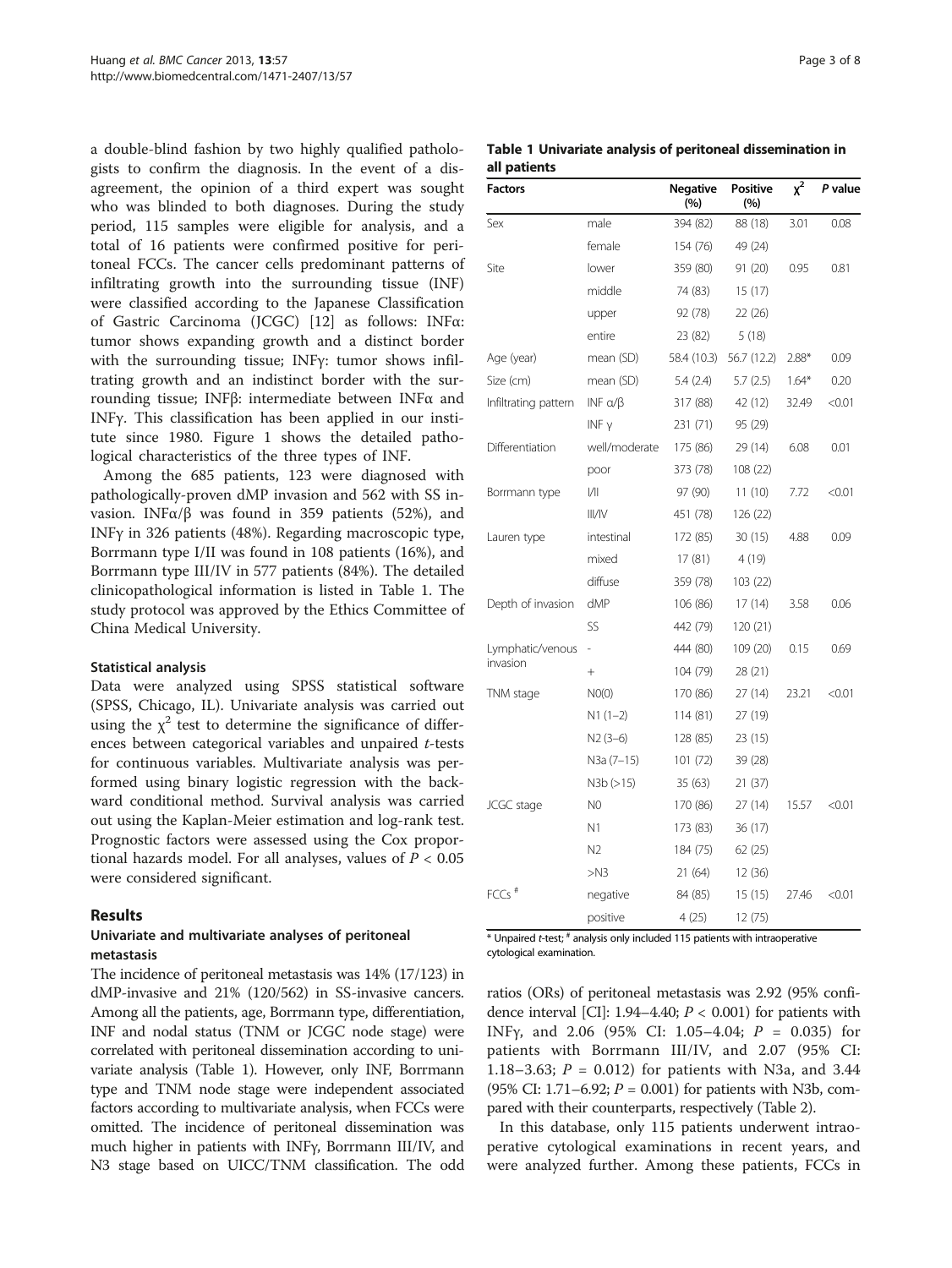<span id="page-3-0"></span>Table 2 Multivariate analysis of peritoneal metastasis in all patients

| <b>Factors</b>                      | Number of | P value | OR   | 95.0% CI for OR |       |
|-------------------------------------|-----------|---------|------|-----------------|-------|
|                                     | patients  |         |      | lower           | upper |
| Borrmann type I/II                  | 108       |         | 1    |                 |       |
| Borrmann type III/IV                | 577       | 0.04    | 2.06 | 1.05            | 4.04  |
| Infiltration pattern $\alpha/\beta$ | 359       |         |      |                 |       |
| Infiltration pattern $y$            | 326       | < 0.01  | 2.92 | 1.94            | 4.40  |
| TNM node stage                      |           |         |      |                 |       |
| NO(0)                               | 197       |         | 1    |                 |       |
| $N1(1-2)$                           | 141       | 0.18    | 1.50 | 0.83            | 2.74  |
| $N2(3-6)$                           | 151       | 0.74    | 1.11 | 0.60            | 2.05  |
| N3a (7-15)                          | 140       | 0.01    | 2.07 | 1.18            | 3.63  |
| N3b (>15)                           | 56        | < 0.01  | 3.44 | 1.71            | 6.92  |

the peritoneal cavity were closely related to peritoneal dissemination according to univariate analysis (Table [1](#page-2-0)). Moreover, FCCs was the only factor associated with peritoneal metastasis after multivariate analysis (OR=16.80, 95% CI: 4.78-59.10; P < 0.001). Borrmann type, INF and TNM node stage were excluded from the model when FCCs was added.

## Multivariate analysis of peritoneal dissemination in patients without FCCs, node metastasis or lymphatic/ venous invasion

Regarding lymph node metastasis, lymphatic/venous invasion and FCCs to be important factors influencing peritoneal dissemination, we therefore further assessed the factors associated with peritoneal dissemination in all the patients without nodal involvement, vessel invasion, or positive FCCs. A total of 180 patients were included, 23 of whom had peritoneal dissemination. INF remained an independent correlated factor according to multivariate analysis. The OR of peritoneal metastasis was 3.901 (95% CI: 1.516–10.046;  $P = 0.005$ ) for patients with INFγ compared with INFα or  $β$ .

Apart from nodal status and FCCs, INF was the decisive factor associated with peritoneal dissemination in non-serosa-invasive gastric cancer. The relationship between INF and other clinicopathological factors was therefore assessed further. INF was significantly correlated with age, sex, differentiation, Lauren type, TNM node stage and FCCs. INFγ was more common in younger and female patients and those with poor differentiation, diffuse type, N3 stage and positive FCCs (Table 3).

#### Survival analysis

Prognosis was further analyzed among all the patients based on the different clinicopathological factors. When the 12 clinicopathological factors were added into the multivariate Cox regression model simultaneously, INF,

|  | Page 4 of 8 |  |  |  |
|--|-------------|--|--|--|
|--|-------------|--|--|--|

#### Table 3 Relationship between infiltrating growth pattern and other clinicopathological factors

| <b>Factors</b>      |                | INFa/B     | <b>INFy</b> | $x^2$   | P value |
|---------------------|----------------|------------|-------------|---------|---------|
| Sex                 | male           | 270 (56)   | 212 (44)    | 8.49    | < 0.01  |
|                     | female         | 89 (44)    | 114 (56)    |         |         |
| Site                | lower          | 240 (53)   | 210 (47)    | 4.07    | 0.25    |
|                     | middle         | 40 (45)    | 49 (55)     |         |         |
|                     | upper          | 67(57)     | 51(43)      |         |         |
|                     | entire         | 12(43)     | 16(57)      |         |         |
| Age (year)          | mean (SD)      | 59.6 (9.9) | 56.4 (11.3) | 15.36*  | < 0.01  |
| Size (cm)           | mean (SD)      | 5.4(2.2)   | 5.6(2.6)    | $0.62*$ | 0.43    |
| Differentiation     | well/moderate  | 164 (80)   | 40 (20)     | 91.21   | < 0.01  |
|                     | poor           | 195 (41)   | 286 (59)    |         |         |
| Borrmann type       | $\frac{1}{1}$  | 65(60)     | 43 (40)     | 3.11    | 0.08    |
|                     | III/IV         | 294 (51)   | 283 (49)    |         |         |
| Lauren type         | intestinal     | 162 (80)   | 40 (20)     | 94.59   | < 0.01  |
|                     | mixed          | 14(67)     | 7(33)       |         |         |
|                     | diffuse        | 183 (40)   | 279 (60)    |         |         |
| Depth of invasion   | dMP            | 64 (52)    | 59 (48)     | 0.01    | 0.93    |
|                     | SS             | 295 (53)   | 267 (47)    |         |         |
| Lymphatic/venous    |                | 294 (53)   | 259 (47)    | 0.66    | 0.42    |
| invasion            | $^{+}$         | 65 (49)    | 67(51)      |         |         |
| TNM stage           | NO(0)          | 110 (56)   | 87 (44)     | 9.48    | < 0.05  |
|                     | $N1(1-2)$      | 81 (57)    | 60(43)      |         |         |
|                     | $N2(3-6)$      | 83 (55)    | 68 (45)     |         |         |
|                     | N3a (7–15)     | 59 (42)    | 81 (58)     |         |         |
|                     | N3b (>15)      | 26 (46)    | 30 (54)     |         |         |
| JCGC stage          | N <sub>0</sub> | 110 (56)   | 87 (44)     | 4.66    | 0.20    |
|                     | N1             | 116 (56)   | 93 (44)     |         |         |
|                     | N <sub>2</sub> | 119 (48)   | 127 (52)    |         |         |
|                     | $>$ N3         | 14 (42)    | 19 (58)     |         |         |
| $FCCs$ <sup>#</sup> | negative       | 55 (56)    | 44 (44)     | 7.46    | < 0.01  |
|                     | positive       | 3(19)      | 13 (81)     |         |         |

\* Unpaired t-test; # analysis only included 115 patients with intraoperative cytological examination.

Borrmann type, and nodal status were also identified as independent prognostic factors (Table [4\)](#page-4-0). Poorer survival was seen in patients with INFγ (HR 1.41,  $P < 0.01$ ), Borrmann III/IV (HR 1.60,  $P < 0.01$ ), and with increased TNM node stage (HR 3.01-6.92,  $P < 0.01$ ). The survival curves in relation to INF, Borrmann type and TNM node stage are shown in Figures [2](#page-4-0)[,3](#page-5-0), and [4.](#page-5-0)

## **Discussion**

FCCs in the peritoneal cavity is recognized as the most important factor influencing peritoneal dissemination [[9,13\]](#page-6-0). In our clinical practice, cytological examination was performed immediately after the abdominal cavity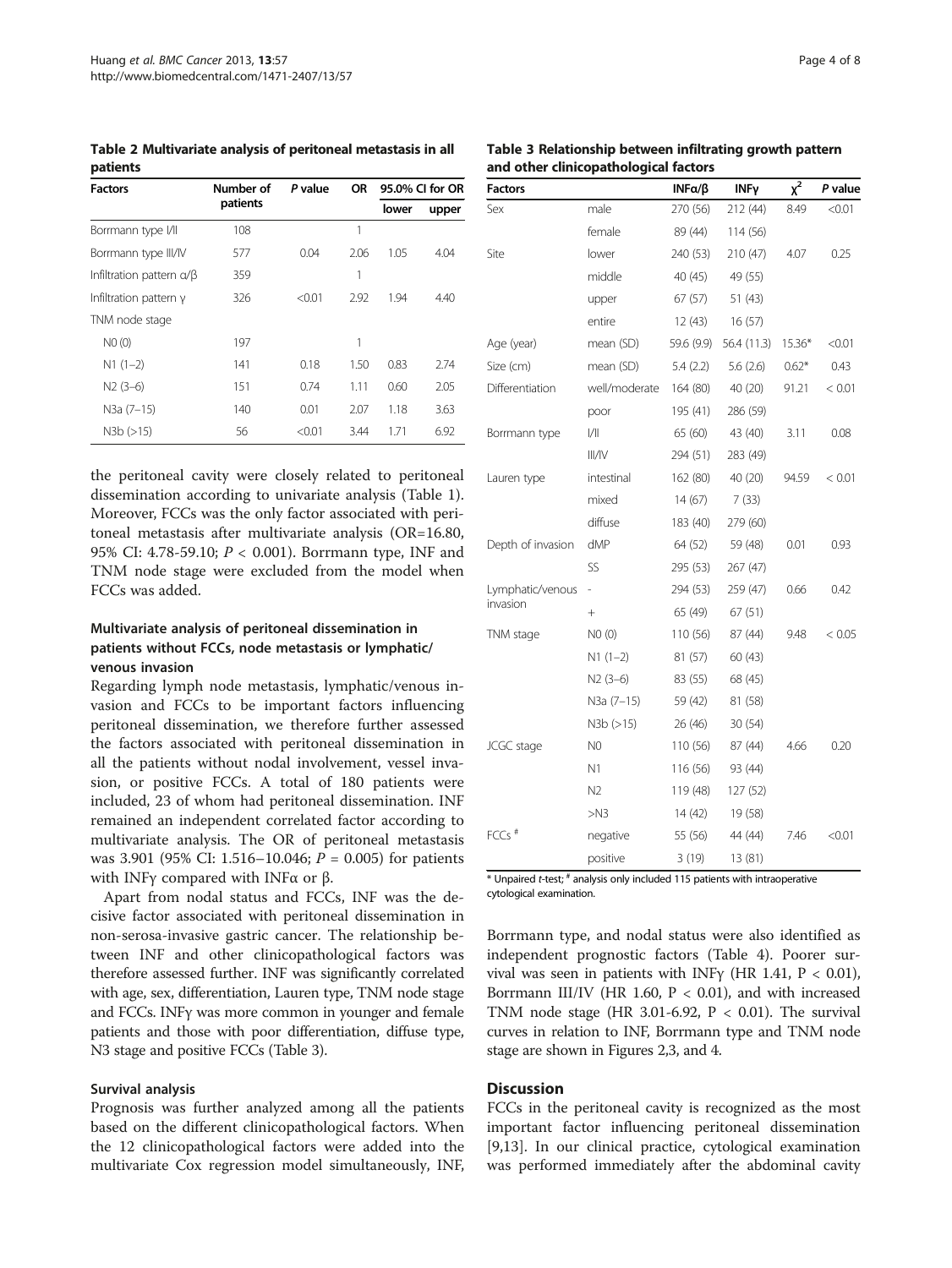| Factor                 | Number of | <b>SUIVING ITT HOLL SCLOSE THRESHVE GESTIN CENTER</b><br>P value | HR   | 95.0% CI for HR |       |
|------------------------|-----------|------------------------------------------------------------------|------|-----------------|-------|
|                        | patients  |                                                                  |      | lower           | upper |
| Site                   |           |                                                                  |      |                 |       |
| lower                  | 450       |                                                                  | 1    |                 |       |
| middle                 | 89        | 0.85                                                             | 1.04 | 0.73            | 1.47  |
| upper                  | 118       | < 0.01                                                           | 1.47 | 1.12            | 1.94  |
| entire                 | 28        | 0.26                                                             | 1.32 | 0.81            | 2.17  |
| Borrmann type          |           |                                                                  |      |                 |       |
| /                      | 108       |                                                                  | 1    |                 |       |
| III/V                  | 577       | < 0.01                                                           | 1.60 | 1.16            | 2.21  |
| Depth of invasion      |           |                                                                  |      |                 |       |
| dMP                    | 123       |                                                                  | 1    |                 |       |
| SS                     | 562       | < 0.01                                                           | 1.57 | 1.16            | 2.13  |
| Infiltrating pattern   |           |                                                                  |      |                 |       |
| INF $\alpha$ / $\beta$ | 359       |                                                                  | 1    |                 |       |
| INFV                   | 326       | < 0.01                                                           | 1.41 | 1.14            | 1.75  |
| TNM node stage         |           |                                                                  |      |                 |       |
| NO(0)                  | 197       |                                                                  | 1    |                 |       |
| $N1(1-2)$              | 141       | < 0.01                                                           | 3.01 | 1.17            | 5.31  |
| $N2(3-6)$              | 151       | < 0.01                                                           | 3.32 | 1.97            | 5.59  |
| N3a (7-15)             | 140       | < 0.01                                                           | 5.54 | 3.38            | 9.09  |
| N3b (>15)              | 56        | < 0.01                                                           | 6.92 | 4.09            | 11.73 |

<span id="page-4-0"></span>Table 4 Multivariate analysis of prognostic factors for disease-free survival in non-serosa-invasive gastric cancer#

 $#$  Determined by multivariate Cox proportional hazards model.

was opened, which reflected the true state of FCCs in the peritoneal cavity. After surgical dissection, 43°C 4000 ml sterilized distilled water was lavaged in the peritoneal cavity for 10 min. This guaranteed to kill FCCs as much as possible, in order to decrease the incidence of peritoneal dissemination after surgery. Although there was a low incidence of FCCs in non-serosa-invasive gastric cancer, and only 115 patients were analyzed in this study, FCCs were confirmed as the predominant influencing factor for peritoneal metastasis, confirming the direct role of FCCs in the development of peritoneal dissemination. Nodal status is also thought to influence peritoneal metastasis. Theoretically, cancer cells could infiltrate through the capsule of the metastatic nodes or vessel and cause metastasis in the peritoneal mesothelium. Many investigators have reported that lymphatic advancement and lymph node metastasis contribute to the establishment of peritoneal metastasis [\[9,10,14](#page-6-0)], and this idea was supported by the results for non-serosa-invasive gastric cancer in the current study. The incidence of peritoneal dissemination increased with increasing TNM node stage. Patients with more than seven metastatic lymph nodes (N3) developed peritoneal dissemination more easily after surgery.

Some factors other than FCCs and nodal status may also be associated with peritoneal dissemination in nonserosa-invasive gastric cancer. The Borrmann classification system was developed in 1926 and is a valuable clinicopathological tool that is widely used to describe

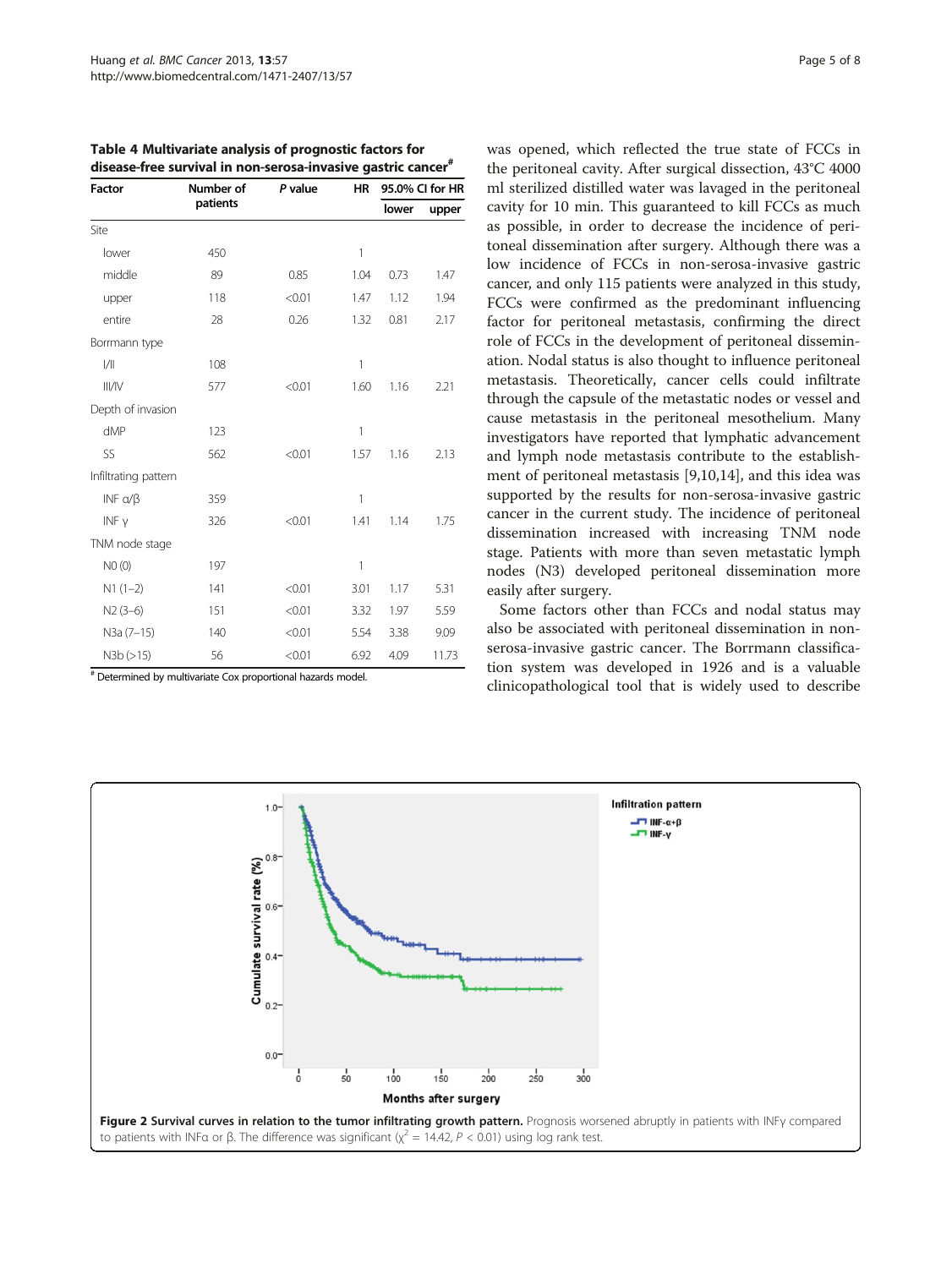<span id="page-5-0"></span>

endoscopic findings and gross classification. Many studies have shown that Borrmann type correlates with tumor size, depth of invasion, histological grade, lymph node involvement, tumor stage, distant metastasis and prognosis [\[15](#page-6-0)-[17\]](#page-6-0). In the present study, patients with Borrmann stage III/IV were more likely to develop peritoneal metastasis than those with Borrmann stage I/II, suggesting increased invasive and metastatic potentials in Borrmann III/IV gastric cancers. Borrmann stage IV

gastric cancer has been considered as an independent type in many studies [\[16,18](#page-6-0)].

The pattern of infiltrating growth into the surrounding tissue (INF) based on JCGC classification has not been widely used [\[19](#page-7-0)]. However, this classification system can be easily utilized after simple training. In the present study, the rate of peritoneal dissemination was higher in patients with INFγ, compared to those with INF $α$  or  $β$ . After excluding interference by FCCs, metastatic nodes

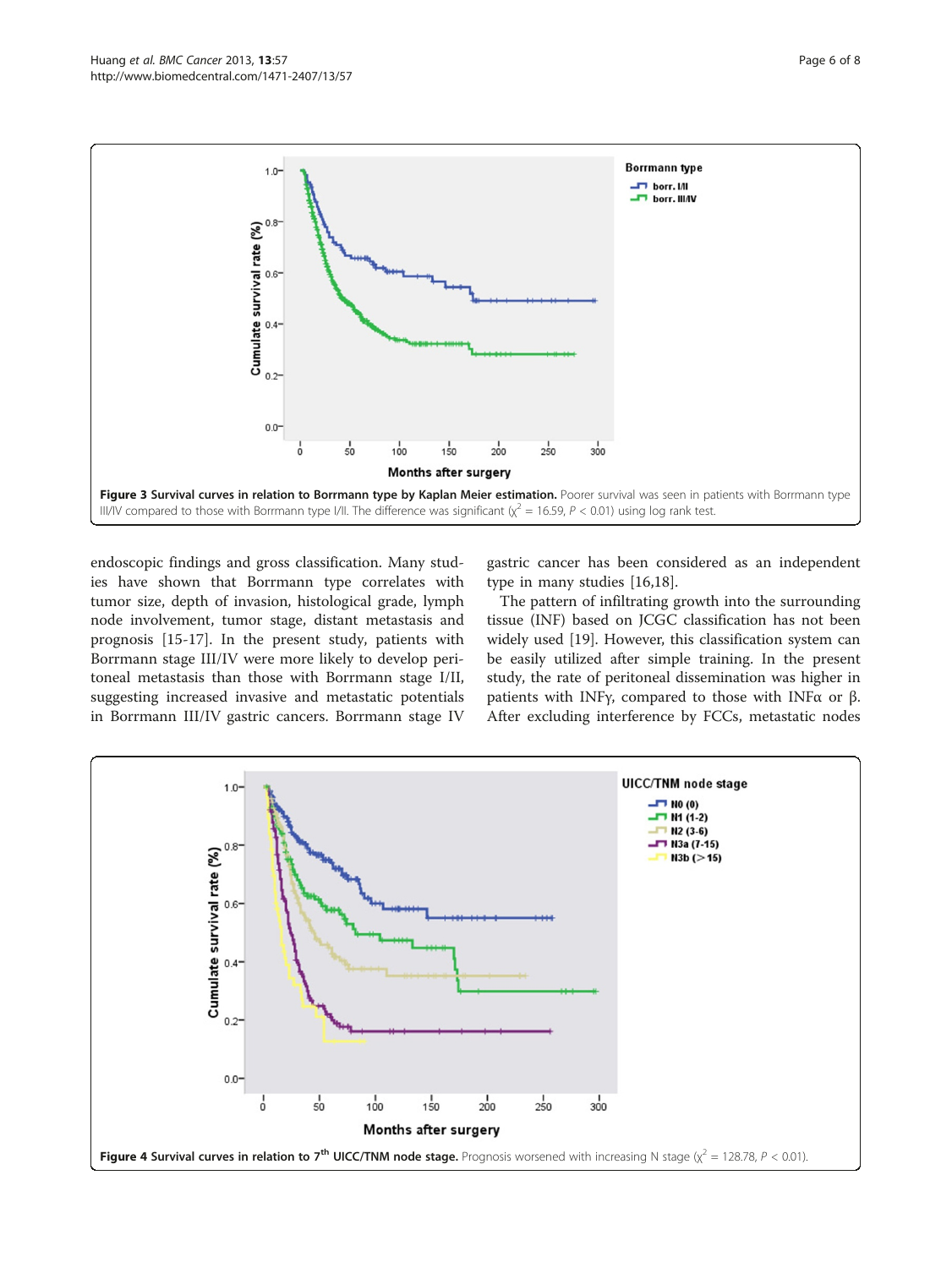<span id="page-6-0"></span>and vessel invasion, INF remained the only independent factor associated with peritoneal dissemination, thus confirming its role in peritoneal metastasis. A recent study in Korea investigated the role of INF in peritoneal metastasis in pT2b patients and confirmed that infiltrative-type growth pattern was closely related to peritoneal dissemination [\[20\]](#page-7-0). INF thus represents a promising predictive factor for peritoneal metastasis in non-serosa-invasive gastric cancer.

The reasons why INF plays such an important role in peritoneal metastasis in non-serosa-invasive gastric cancer remains unclear. In the present study, INF was positively correlated with FCCs, Lauren type, differentiation and TNM node stage. INFγ was more common in patients with FCCs, diffuse type, poor differentiation and late node stage (N3), all of which reflect malignant behavior. Thus INFγ tumors were more invasive than INFα or β tumors, which could partly account for this phenomenon, based on clinicopathological study. However, further molecular biological studies are needed to confirm the precise mechanisms involved.

In this study, prognosis was assessed based on clinicopathological factors, and INF, Borrmann type, and nodal status were determined to be independent prognostic factors. The results of this study identified these three factors as independent predictors for both prognosis and peritoneal recurrence, thus confirming their valuable roles in clinical practice.

#### Conclusions

The results of this study suggest that tumor infiltrating growth pattern (INF), together with Borrmann type and UICC/TNM node stage, are important factors associated with peritoneal metastasis in non-serosa-invasive gastric cancer. Patients with INFγ, Borrmann stage III/IV, and N3 stage should be closely followed-up to detect peritoneal dissemination.

#### Abbreviations

INF: Tumor infiltrating growth pattern; FCCs: Free cancer cells; MP: Muscularis propria; sMP: Superficial MP; dMP: Deep MP; SS: Subserosal invasion; HRs: Hazard ratios; ORs: 0dd ratios.

#### Competing interests

The authors declare that they have no competing financial or other interests.

#### Authors' contributions

BH and HX conceived the study, analyzed data, and drafted the manuscript and submitted the manuscript. ZS, ZW, CL and CX revised the manuscript critically for important intellectual content. BZ conceived the study and helped to draft the manuscript. All authors read and approved the final manuscript.

#### Acknowledgments

This study was supported by grants from the National Natural Science Foundation of China (no. 81071956; no. 81272716) and Liaoning social development research plan (2012225016).

#### Author details

<sup>1</sup>Department of Surgical Oncology, First Hospital of China Medical University, North Nanjing Street 155, Shenyang 110001, China. <sup>2</sup>Department of Oncological Sciences, Mount Sinai School of Medicine, New York, NY 10029, USA.

#### Received: 15 January 2012 Accepted: 30 January 2013 Published: 4 February 2013

#### References

- 1. Jemal A, Siegel R, Ward E, Hao Y, Xu J, Murray T, Thun MJ: Cancer statistics, 2008. CA Cancer J Clin 2008, 58:71-96.
- 2. Crew KD, Neugut AI: Epidemiology of gastric cancer. World J Gastroenterol 2006, 12:354–362.
- 3. Leung WK, Wu MS, Kakugawa Y, Kim JJ, Yeoh KG, Goh KL, Wu KC, Wu DC, Sollano J, Kachintorn U, Gotoda T, Lin JT, You WC, Ng EK, Sung JJ: Asia Pacific Working Group on Gastric Cancer. Screening for gastric cancer in Asia: current evidence and practice. Lancet Oncol 2008, 9(3):279–287.
- 4. Roviello F, Marrelli D, de Manzoni G, Morgagni P, Di Leo A, Saragoni L, De Stefano A: Italian Research Group for Gastric Cancer. Prospective study of peritoneal recurrence after curative surgery for gastric cancer. Br J Surg 2003, 90(9):1113–1119.
- 5. Otsuji E, Kuriu Y, Ichikawa D, Okamoto K, Ochiai T, Hagiwara A, Yamagishi H: Time to death and pattern of death in recurrence following curative resection of gastric carcinoma: analysis based on depth of invasion. World J Surg 2004, 28(9):866–869.
- 6. Soga K, Ichikawa D, Yasukawa S, Kubota T, Kikuchi S, Fujiwara H, Okamoto K, Ochiai T, Sakakura C, Kokuba Y, Yanagisawa A, Otsuji E: Prognostic impact of the width of subserosal invasion in gastric cancer invading the subserosal layer. Surgery 2010, 147(2):197–203.
- 7. Shimada S, Yagi Y, Shiomori K, Honmyo U, Hayashi N, Matsuo A, Marutsuka T, Ogawa M: Characterization of early gastric cancer and proposal of optimal therapeutic strategy. Surgery 2001, 129:714-719.
- Fink AS, Longmire WP: Carcinoma of stomach. In Textbook of Surgery. 14th edition. Edited by Subiston DC. Philadelphia: WB Saunders; 1991:814–827.
- 9. Kodera Y, Yamamura Y, Shimizu Y, Torii A, Hirai T, Yasui K, Morimoto T, Kato T: Peritoneal washing cytology: prognostic value of positive findings in patients with gastric carcinoma undergoinga potentially curative resection. J Surg Oncol 1999, 72:60–65.
- 10. Tanaka T, Kumagai K, Shimizu K, Masuo K, Yamagata K: Peritoneal metastasis in gastric cancer with particular reference to lymphatic advancement; extranodal invasion is a significant risk factor for peritoneal metastasis. J Surg Oncol 2000, 75(3):165–171.
- 11. Sun Z, Zhu GL, Lu C, Guo PT, Huang BJ, Li K, Xu Y, Wang ZN, Xu HM: A novel subclassification of pT2 gastric cancers according to the depth of muscularis propria invasion: superficial muscularis propria versus deep muscularis propria/subserosa. Ann Surg 2009, 249(5):768–775.
- 12. Japanese Gastric Cancer Association: Japanese Classification of Gastric Carcinoma - 2nd English Edition. Gastric Cancer 1998, 1:10–24.
- 13. Marutsuka T, Shimada S, Shiomori K, Hayashi N, Yagi Y, Yamane T, Ogawa M: Mechanisms of peritoneal metastasis after operation for non-serosa-invasive gastric carcinoma: an ultrarapid detection system for intraperitoneal free cancer cells and a prophylactic strategy for peritoneal metastasis. Clin Cancer Res 2003, 9(2):678–685.
- 14. Maehara Y, Tomisaki S, Oda S, Sakaguchi Y, Ichiyoshi Y, Sugimachi K: Lymphatic advancement to peritoneal dissemination and liver metastasis in gastric cancer patients. Anticancer Res 1994, 14(6B): 2755–2757.
- 15. Li C, Oh SJ, Kim S, Hyung WJ, Yan M, Zhu ZG, Noh SH: Macroscopic Borrmann type as a simple prognostic indicator in patients with advanced gastric cancer. Oncology 2009, 77(3–4):197–204.
- 16. An JY, Kang TH, Choi MG, Noh JH, Sohn TS, Kim S: Borrmann type IV: an independent prognostic factor for survival in gastric cancer. J Gastrointest Surg 2008, 12(8):1364–1369.
- 17. Isozaki H, Fujii K, Nomura E, Mabuchi H, Nishiguchi K, Hara H, Tanigawa N: Prognostic factors of advanced gastric carcinoma without serosal invasion (pT2 gastric carcinoma). Hepatogastroenterology 1999, 46(28):2669–2672.
- 18. Kim DY, Kim HR, Kim YJ, Kim S: Clinicopathological features of patients with Borrmann type IV gastric carcinoma. ANZ J Surg 2002, 72(10): 739–742.